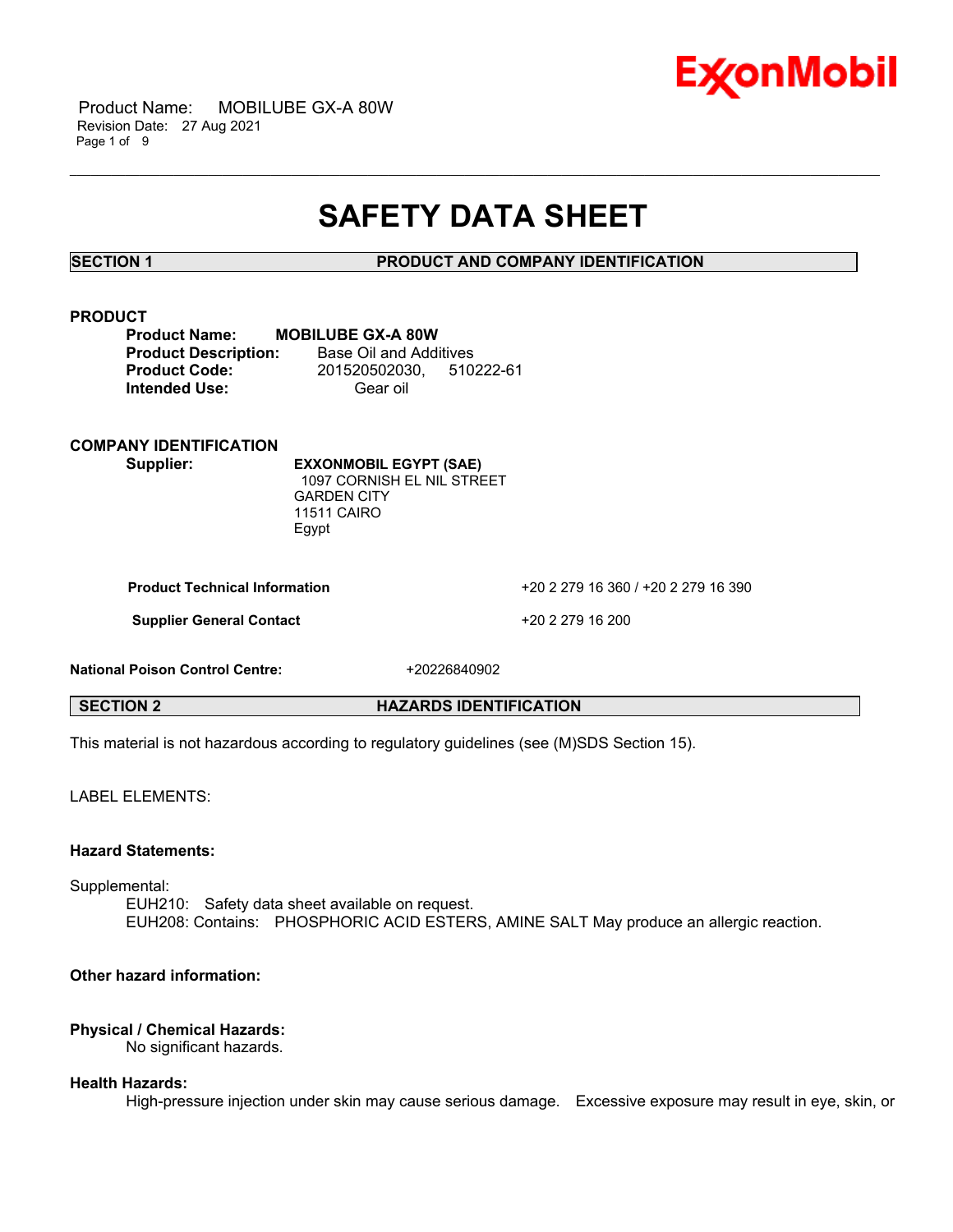

 Product Name: MOBILUBE GX-A 80W Revision Date: 27 Aug 2021 Page 2 of 9

#### respiratory irritation.

#### **Environmental Hazards:**

No significant hazards.

**NOTE:** This material should not be used for any other purpose than the intended use in Section 1 without expert advice. Health studies have shown that chemical exposure may cause potential human health risks which may vary from person to person.

\_\_\_\_\_\_\_\_\_\_\_\_\_\_\_\_\_\_\_\_\_\_\_\_\_\_\_\_\_\_\_\_\_\_\_\_\_\_\_\_\_\_\_\_\_\_\_\_\_\_\_\_\_\_\_\_\_\_\_\_\_\_\_\_\_\_\_\_\_\_\_\_\_\_\_\_\_\_\_\_\_\_\_\_\_\_\_\_\_\_\_\_\_\_\_\_\_\_\_\_\_\_\_\_\_\_\_\_\_\_\_\_\_\_\_\_\_

#### **SECTION 3 COMPOSITION / INFORMATION ON INGREDIENTS**

This material is defined as a mixture.

#### **No Reportable Hazardous Substance(s) or Complex Substance(s).**

| Name                               | CAS#       | GHS Hazard Codes<br>Concentration* |                                                                                 |
|------------------------------------|------------|------------------------------------|---------------------------------------------------------------------------------|
| $(Z)$ -octadec-9-enylamine         | 112-90-3   | $0.1 - 5.1\%$                      | H302, H304, H335,<br>H314(1B), H373, H400(M<br>factor 10), H410(M factor<br>10) |
| <b>IOLEFIN SULPHIDE</b>            | 68511-50-2 | $-5\%$                             | H <sub>22</sub> 7                                                               |
| PHOSPHORIC ACID ESTERS, AMINE SALT |            | $0.1 - 5.1\%$                      | H227, H302, H317,<br>H318, H401, H411                                           |

\* All concentrations are percent by weight unless ingredient is a gas. Gas concentrations are in percent by volume.

#### **SECTION 4 FIRST AID MEASURES**

#### **INHALATION**

Remove from further exposure. For those providing assistance, avoid exposure to yourself or others. Use adequate respiratory protection. If respiratory irritation, dizziness, nausea, or unconsciousness occurs, seek immediate medical assistance. If breathing has stopped, assist ventilation with a mechanical device or use mouth-to-mouth resuscitation.

#### **SKIN CONTACT**

Wash contact areas with soap and water. If product is injected into or under the skin, or into any part of the body, regardless of the appearance of the wound or its size, the individual should be evaluated immediately by a physician as a surgical emergency. Even though initial symptoms from high pressure injection may be minimal or absent, early surgical treatment within the first few hours may significantly reduce the ultimate extent of injury.

#### **EYE CONTACT**

Flush thoroughly with water. If irritation occurs, get medical assistance.

### **INGESTION**

First aid is normally not required. Seek medical attention if discomfort occurs.

#### **NOTE TO PHYSICIAN**

None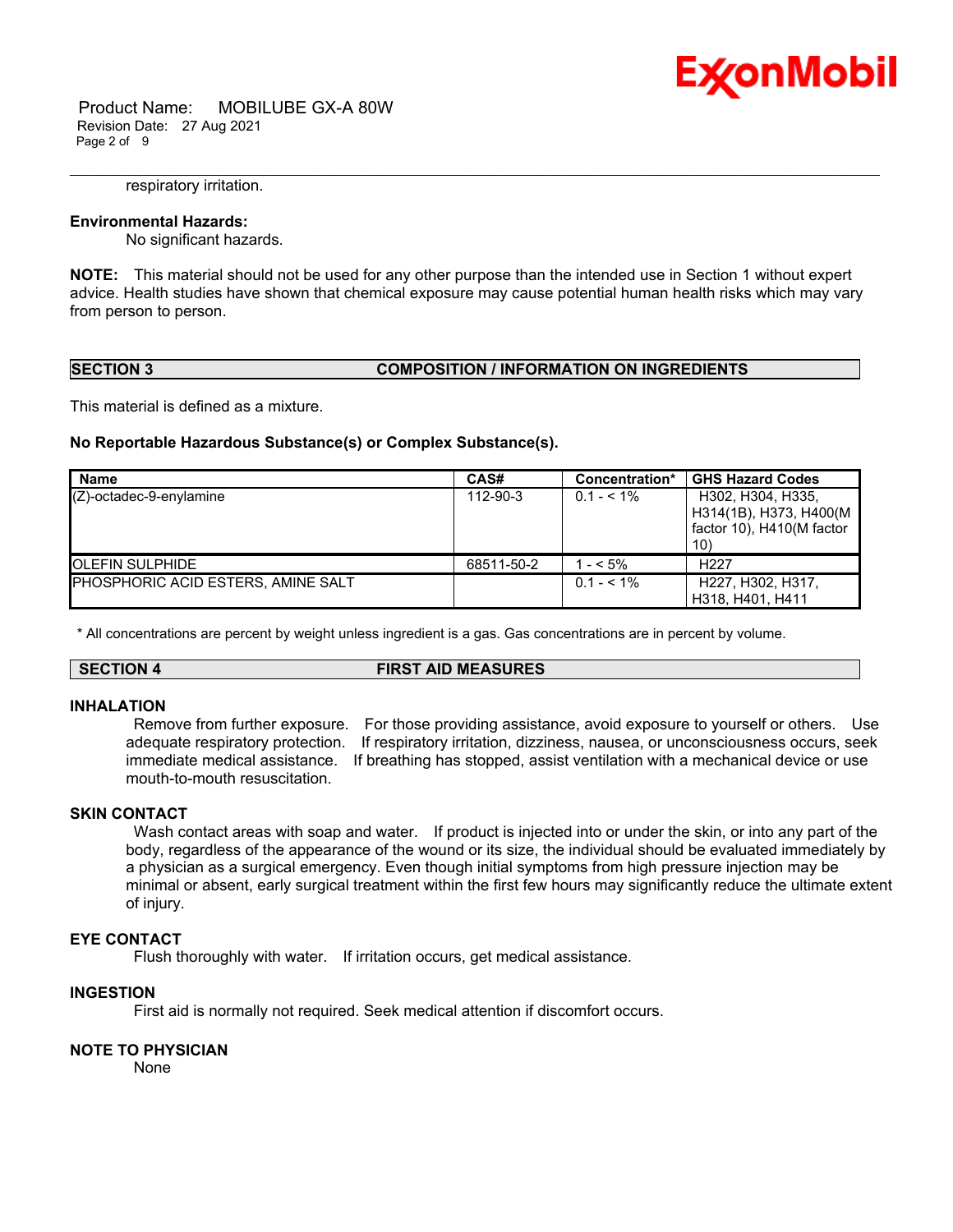# Ex⁄onMobil

 Product Name: MOBILUBE GX-A 80W Revision Date: 27 Aug 2021 Page 3 of 9

#### \_\_\_\_\_\_\_\_\_\_\_\_\_\_\_\_\_\_\_\_\_\_\_\_\_\_\_\_\_\_\_\_\_\_\_\_\_\_\_\_\_\_\_\_\_\_\_\_\_\_\_\_\_\_\_\_\_\_\_\_\_\_\_\_\_\_\_\_\_\_\_\_\_\_\_\_\_\_\_\_\_\_\_\_\_\_\_\_\_\_\_\_\_\_\_\_\_\_\_\_\_\_\_\_\_\_\_\_\_\_\_\_\_\_\_\_\_ **SECTION 5 FIRE FIGHTING MEASURES**

#### **EXTINGUISHING MEDIA**

**Appropriate Extinguishing Media:** Use water fog, foam, dry chemical or carbon dioxide (CO2) to extinguish flames.

**Inappropriate Extinguishing Media:** Straight streams of water

### **FIRE FIGHTING**

**Fire Fighting Instructions:** Evacuate area. Prevent run-off from fire control or dilution from entering streams, sewers or drinking water supply. Fire-fighters should use standard protective equipment and in enclosed spaces, self-contained breathing apparatus (SCBA). Use water spray to cool fire exposed surfaces and to protect personnel.

**Hazardous Combustion Products:** Aldehydes, Incomplete combustion products, Oxides of carbon, Smoke, Fume, Sulphur oxides

#### **FLAMMABILITY PROPERTIES**

**Flash Point [Method]:** >193°C (379°F) [Typical] [ASTM D-92] **Flammable Limits (Approximate volume % in air):** LEL: 0.9 UEL: 7.0 **Autoignition Temperature:** N/D

### **SECTION 6 ACCIDENTAL RELEASE MEASURES**

#### **NOTIFICATION PROCEDURES**

In the event of a spill or accidental release, notify relevant authorities in accordance with all applicable regulations.

#### **PROTECTIVE MEASURES**

Avoid contact with spilled material. See Section 5 for fire fighting information. See the Hazard Identification Section for Significant Hazards. See Section 4 for First Aid Advice. See Section 8 for advice on the minimum requirements for personal protective equipment. Additional protective measures may be necessary, depending on the specific circumstances and/or the expert judgment of the emergency responders.

For emergency responders: Respiratory protection: respiratory protection will be necessary only in special cases, e.g., formation of mists. Half-face or full-face respirator with filter(s) for dust/organic vapor or Self Contained Breathing Apparatus (SCBA) can be used depending on the size of spill and potential level of exposure. If the exposure cannot be completely characterized or an oxygen deficient atmosphere is possible or anticipated, SCBA is recommended. Work gloves that are resistant to hydrocarbons are recommended. Gloves made of polyvinyl acetate (PVA) are not water-resistant and are not suitable for emergency use. Chemical goggles are recommended if splashes or contact with eyes is possible. Small spills: normal antistatic work clothes are usually adequate. Large spills: full body suit of chemical resistant, antistatic material is recommended.

#### **SPILL MANAGEMENT**

**Land Spill:** Stop leak if you can do so without risk. Recover by pumping or with suitable absorbent.

**Water Spill:** Stop leak if you can do so without risk. Confine the spill immediately with booms. Warn other shipping. Remove from the surface by skimming or with suitable absorbents. Seek the advice of a specialist before using dispersants.

Water spill and land spill recommendations are based on the most likely spill scenario for this material;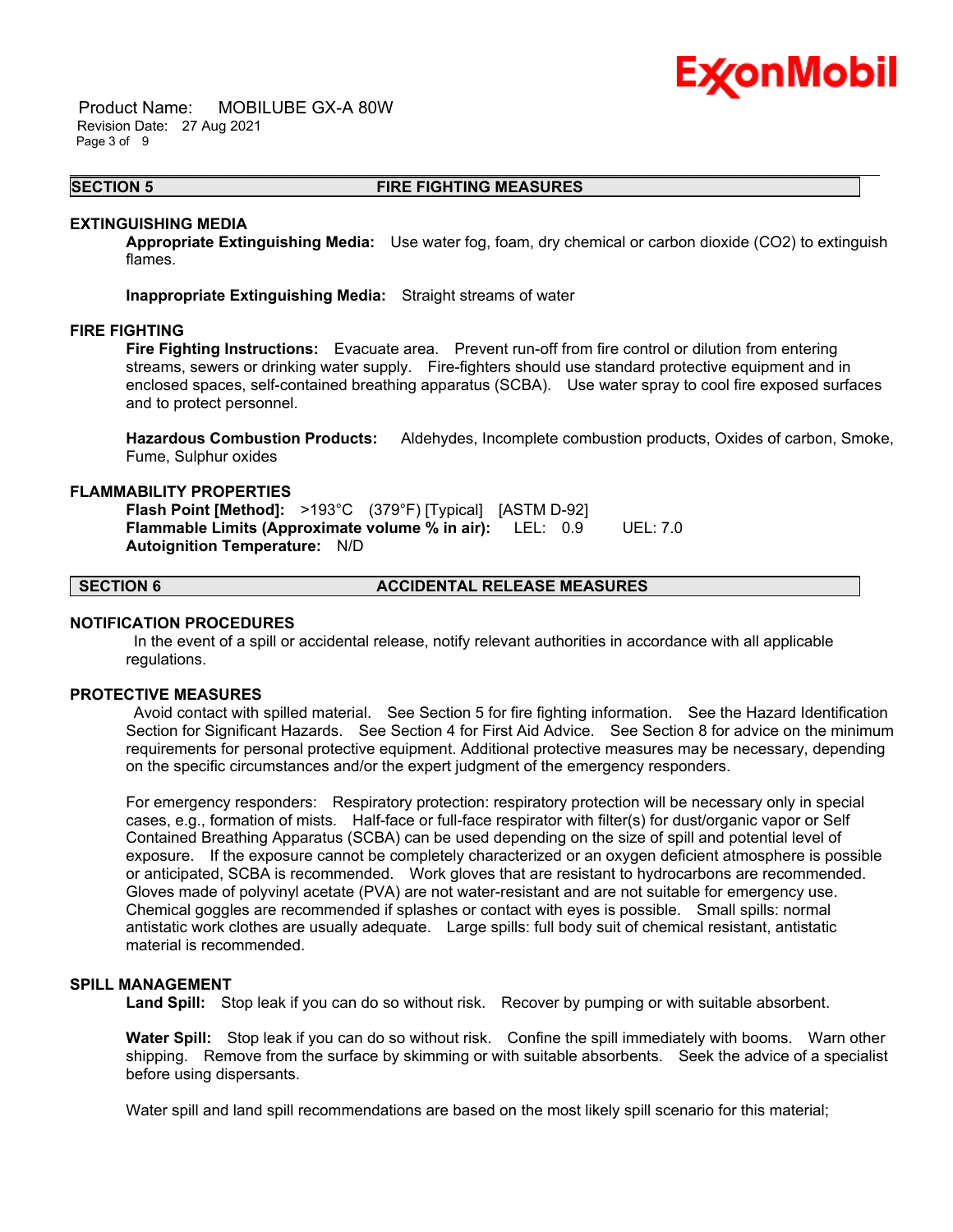

 Product Name: MOBILUBE GX-A 80W Revision Date: 27 Aug 2021 Page 4 of 9

> however, geographic conditions, wind, temperature, (and in the case of a water spill) wave and current direction and speed may greatly influence the appropriate action to be taken. For this reason, local experts should be consulted. Note: Local regulations may prescribe or limit action to be taken.

\_\_\_\_\_\_\_\_\_\_\_\_\_\_\_\_\_\_\_\_\_\_\_\_\_\_\_\_\_\_\_\_\_\_\_\_\_\_\_\_\_\_\_\_\_\_\_\_\_\_\_\_\_\_\_\_\_\_\_\_\_\_\_\_\_\_\_\_\_\_\_\_\_\_\_\_\_\_\_\_\_\_\_\_\_\_\_\_\_\_\_\_\_\_\_\_\_\_\_\_\_\_\_\_\_\_\_\_\_\_\_\_\_\_\_\_\_

#### **ENVIRONMENTAL PRECAUTIONS**

Large Spills: Dyke far ahead of liquid spill for later recovery and disposal. Prevent entry into waterways, sewers, basements or confined areas.

### **SECTION 7 HANDLING AND STORAGE**

#### **HANDLING**

Avoid contact with skin. Prevent small spills and leakage to avoid slip hazard. Material can accumulate static charges which may cause an electrical spark (ignition source). When the material is handled in bulk, an electrical spark could ignite any flammable vapors from liquids or residues that may be present (e.g., during switch-loading operations). Use proper bonding and/or earthing procedures. However, bonding and earthing may not eliminate the hazard from static accumulation. Consult local applicable standards for guidance. Additional references include American Petroleum Institute 2003 (Protection Against Ignitions Arising out of Static, Lightning and Stray Currents) or National Fire Protection Agency 77 (Recommended Practice on Static Electricity) or CENELEC CLC/TR 50404 (Electrostatics - Code of practice for the avoidance of hazards due to static electricity).

**Static Accumulator:** This material is a static accumulator.

#### **STORAGE**

The type of container used to store the material may affect static accumulation and dissipation. Do not store in open or unlabelled containers. Keep away from incompatible materials.

### **SECTION 8 EXPOSURE CONTROLS / PERSONAL PROTECTION**

**Exposure limits/standards for materials that can be formed when handling this product:** When mists/aerosols can occur the following is recommended:  $5 \text{ mg/m}^3$  - ACGIH TLV (inhalable fraction).

Note: Information about recommended monitoring procedures can be obtained from the relevant agency(ies)/institute(s):

#### **ENGINEERING CONTROLS**

The level of protection and types of controls necessary will vary depending upon potential exposure conditions. Control measures to consider:

No special requirements under ordinary conditions of use and with adequate ventilation.

#### **PERSONAL PROTECTION**

Personal protective equipment selections vary based on potential exposure conditions such as applications, handling practices, concentration and ventilation. Information on the selection of protective equipment for use with this material, as provided below, is based upon intended, normal usage.

**Respiratory Protection:** If engineering controls do not maintain airborne contaminant concentrations at a level which is adequate to protect worker health, an approved respirator may be appropriate. Respirator selection, use, and maintenance must be in accordance with regulatory requirements, if applicable. Types of respirators to be considered for this material include: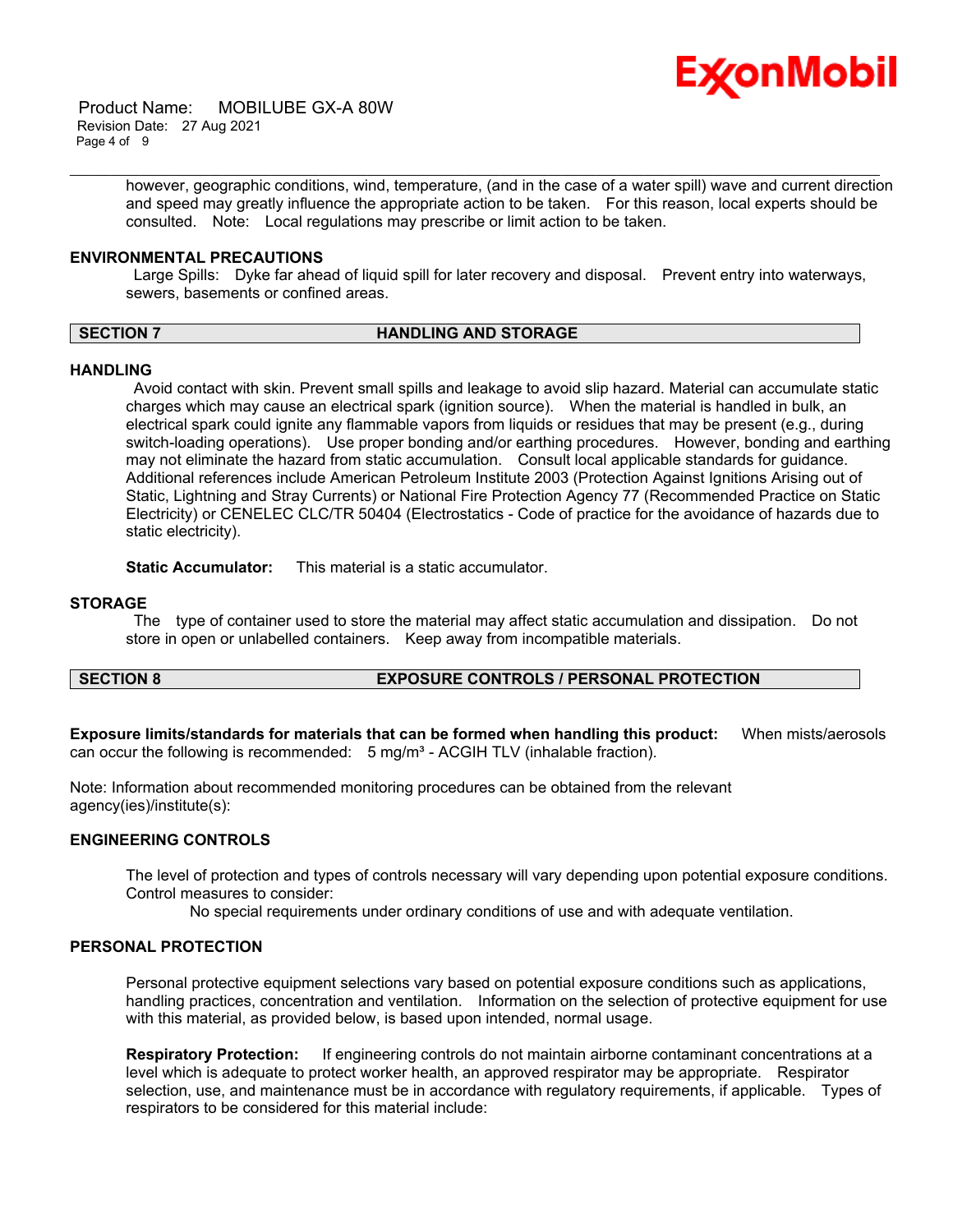Product Name: MOBILUBE GX-A 80W Revision Date: 27 Aug 2021 Page 5 of 9



No special requirements under ordinary conditions of use and with adequate ventilation.

\_\_\_\_\_\_\_\_\_\_\_\_\_\_\_\_\_\_\_\_\_\_\_\_\_\_\_\_\_\_\_\_\_\_\_\_\_\_\_\_\_\_\_\_\_\_\_\_\_\_\_\_\_\_\_\_\_\_\_\_\_\_\_\_\_\_\_\_\_\_\_\_\_\_\_\_\_\_\_\_\_\_\_\_\_\_\_\_\_\_\_\_\_\_\_\_\_\_\_\_\_\_\_\_\_\_\_\_\_\_\_\_\_\_\_\_\_

For high airborne concentrations, use an approved supplied-air respirator, operated in positive pressure mode. Supplied air respirators with an escape bottle may be appropriate when oxygen levels are inadequate, gas/vapour warning properties are poor, or if air purifying filter capacity/rating may be exceeded.

**Hand Protection:** Any specific glove information provided is based on published literature and glove manufacturer data. Glove suitability and breakthrough time will differ depending on the specific use conditions. Contact the glove manufacturer for specific advice on glove selection and breakthrough times for your use conditions. Inspect and replace worn or damaged gloves. The types of gloves to be considered for this material include:

No protection is ordinarily required under normal conditions of use.

**Eye Protection:** If contact is likely, safety glasses with side shields are recommended.

**Skin and Body Protection:** Any specific clothing information provided is based on published literature or manufacturer data. The types of clothing to be considered for this material include:

No skin protection is ordinarily required under normal conditions of use. In accordance with good industrial hygiene practices, precautions should be taken to avoid skin contact.

**Specific Hygiene Measures:** Always observe good personal hygiene measures, such as washing after handling the material and before eating, drinking, and/or smoking. Routinely wash work clothing and protective equipment to remove contaminants. Discard contaminated clothing and footwear that cannot be cleaned. Practice good housekeeping.

#### **ENVIRONMENTAL CONTROLS**

Comply with applicable environmental regulations limiting discharge to air, water and soil. Protect the environment by applying appropriate control measures to prevent or limit emissions.

#### **SECTION 9 PHYSICAL AND CHEMICAL PROPERTIES**

**Note: Physical and chemical properties are provided for safety, health and environmental considerations only and may not fully represent product specifications. Contact the Supplier for additional information.**

#### **GENERAL INFORMATION**

**Physical State:** Liquid **Colour:** Amber **Odour:** Characteristic **Odour Threshold:** N/D

#### **IMPORTANT HEALTH, SAFETY, AND ENVIRONMENTAL INFORMATION**

**Relative Density (at 15 °C):** 0.893 [ASTM D4052] **Flammability (Solid, Gas):** N/A **Flash Point [Method]:** >193°C (379°F) [Typical] [ASTM D-92] **Flammable Limits (Approximate volume % in air):** LEL: 0.9 UEL: 7.0 **Autoignition Temperature:** N/D **Boiling Point / Range:** > 300°C (572°F) [Estimated] **Decomposition Temperature:** N/D **Vapour Density (Air = 1):** > 2 at 101 kPa [Estimated] **Vapour Pressure:** < 0.013 kPa (0.1 mm Hg) at 20 °C [Estimated]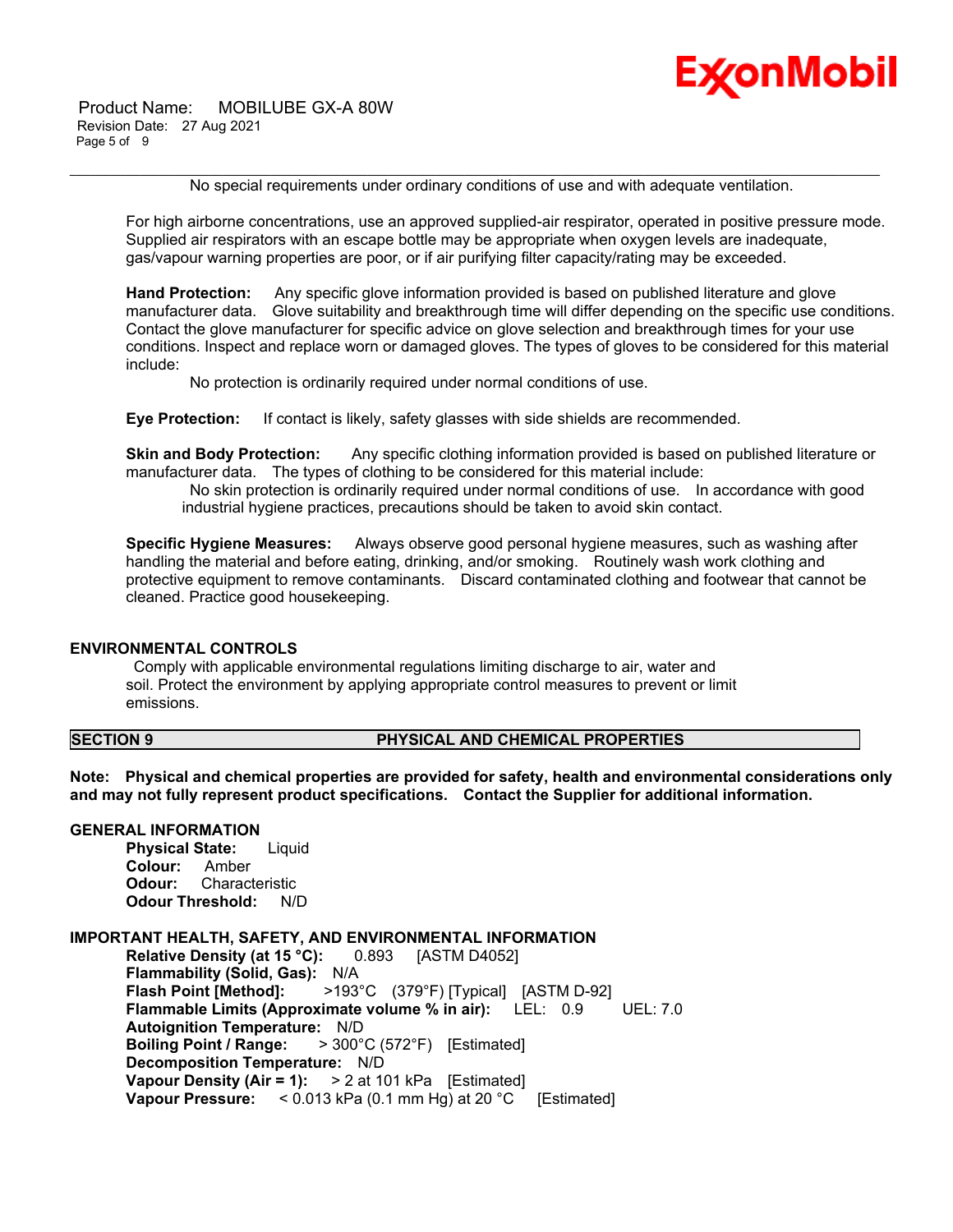

 Product Name: MOBILUBE GX-A 80W Revision Date: 27 Aug 2021 Page 6 of 9

\_\_\_\_\_\_\_\_\_\_\_\_\_\_\_\_\_\_\_\_\_\_\_\_\_\_\_\_\_\_\_\_\_\_\_\_\_\_\_\_\_\_\_\_\_\_\_\_\_\_\_\_\_\_\_\_\_\_\_\_\_\_\_\_\_\_\_\_\_\_\_\_\_\_\_\_\_\_\_\_\_\_\_\_\_\_\_\_\_\_\_\_\_\_\_\_\_\_\_\_\_\_\_\_\_\_\_\_\_\_\_\_\_\_\_\_\_ **Evaporation Rate (n-butyl acetate = 1):** N/D **pH:** N/A **Log Pow (n-Octanol/Water Partition Coefficient):** > 3.5 [Estimated] **Solubility in Water:** Negligible **Viscosity:** 75.8 cSt (75.8 mm2/sec) at 40°C | 10 cSt (10 mm2/sec) at 100°C [ASTM D 445] **Oxidizing Properties:** See Hazards Identification Section.

#### **OTHER INFORMATION**

**Freezing Point:** N/D **Melting Point:** N/A **Pour Point:** -27°C (-17°F) [ASTM D97] **DMSO Extract (mineral oil only), IP-346:** < 3 %wt

#### **SECTION 10 STABILITY AND REACTIVITY**

**STABILITY:** Material is stable under normal conditions.

**CONDITIONS TO AVOID:** Excessive heat. High energy sources of ignition.

**MATERIALS TO AVOID:** Strong oxidisers

**HAZARDOUS DECOMPOSITION PRODUCTS:** Material does not decompose at ambient temperatures.

**POSSIBILITY OF HAZARDOUS REACTIONS:** Hazardous polymerization will not occur.

#### **SECTION 11 TOXICOLOGICAL INFORMATION**

#### **INFORMATION ON TOXICOLOGICAL EFFECTS**

| <b>Hazard Class</b>                                               | <b>Conclusion / Remarks</b>                                                                           |
|-------------------------------------------------------------------|-------------------------------------------------------------------------------------------------------|
| <b>Inhalation</b>                                                 |                                                                                                       |
| Acute Toxicity: No end point data for<br>lmaterial.               | Minimally Toxic. Based on assessment of the components.                                               |
| Irritation: No end point data for material.                       | Negligible hazard at ambient/normal handling temperatures.                                            |
| Ingestion                                                         |                                                                                                       |
| Acute Toxicity: No end point data for<br>lmaterial.               | Minimally Toxic. Based on assessment of the components.                                               |
| <b>Skin</b>                                                       |                                                                                                       |
| Acute Toxicity: No end point data for<br>lmaterial.               | Minimally Toxic. Based on assessment of the components.                                               |
| Skin Corrosion/Irritation: No end point data<br>for material.     | Negligible irritation to skin at ambient temperatures. Based on<br>assessment of the components.      |
| <b>Eye</b>                                                        |                                                                                                       |
| Serious Eye Damage/Irritation: No end point<br>data for material. | May cause mild, short-lasting discomfort to eyes. Based on<br>assessment of the components.           |
| <b>Sensitisation</b>                                              |                                                                                                       |
| Respiratory Sensitization: No end point data<br>lfor material.    | Not expected to be a respiratory sensitizer.                                                          |
| Skin Sensitization: No end point data for<br>lmaterial.           | Not expected to be a skin sensitizer. Based on assessment of the<br>components.                       |
| <b>Aspiration: Data available.</b>                                | Based on physico-<br>Not expected to be an aspiration hazard.<br>chemical properties of the material. |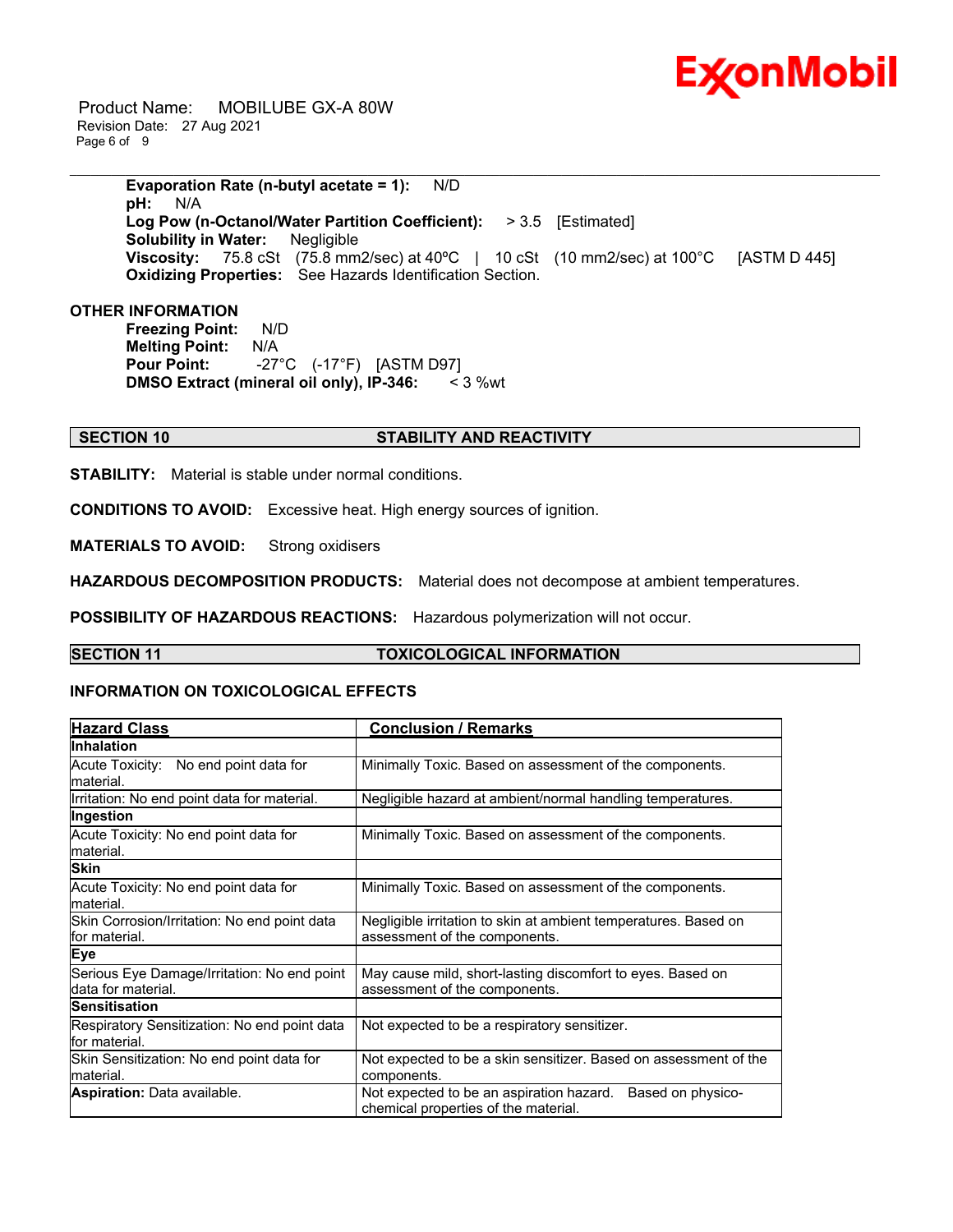

 Product Name: MOBILUBE GX-A 80W Revision Date: 27 Aug 2021 Page 7 of 9

| Germ Cell Mutagenicity: No end point data  | Not expected to be a germ cell mutagen. Based on assessment of  |
|--------------------------------------------|-----------------------------------------------------------------|
| for material.                              | the components.                                                 |
| Carcinogenicity: No end point data for     | Not expected to cause cancer. Based on assessment of the        |
| Imaterial.                                 | components.                                                     |
| Reproductive Toxicity: No end point data   | Not expected to be a reproductive toxicant. Based on assessment |
| for material.                              | of the components.                                              |
| Lactation: No end point data for material. | Not expected to cause harm to breast-fed children.              |
| Specific Target Organ Toxicity (STOT)      |                                                                 |
| Single Exposure: No end point data for     | Not expected to cause organ damage from a single exposure.      |
| material.                                  |                                                                 |
| Repeated Exposure: No end point data for   | Not expected to cause organ damage from prolonged or repeated   |
| material.                                  | exposure. Based on assessment of the components.                |

### **OTHER INFORMATION**

 **For the product itself:** 

Repeated and/or prolonged exposure may cause irritation to the skin, eyes, or respiratory tract. Component concentrations in this formulation would not be expected to cause skin sensitization, based on tests of the components, this formulation, or similar formulations.

#### **Contains:**

Base oil severely refined: Not carcinogenic in animal studies. Representative material passes IP-346, Modified Ames test, and/or other screening tests. Dermal and inhalation studies showed minimal effects; lung non-specific infiltration of immune cells, oil deposition and minimal granuloma formation. Not sensitising in test animals.

**SECTION 12 ECOLOGICAL INFORMATION**

The information given is based on data for the material, components of the material, or for similar materials, through the application of bridging principals.

**ECOTOXICITY** Not expected to be harmful to aquatic organisms.

#### **MOBILITY**

 Base oil component -- Low solubility and floats and is expected to migrate from water to the land. Expected to partition to sediment and wastewater solids.

#### **PERSISTENCE AND DEGRADABILITY**

#### **Biodegradation:**

Base oil component -- Expected to be inherently biodegradable

### **BIOACCUMULATION POTENTIAL**

 Base oil component -- Has the potential to bioaccumulate, however metabolism or physical properties may reduce the bioconcentration or limit bioavailability.

### **SECTION 13 DISPOSAL CONSIDERATIONS**

Disposal recommendations based on material as supplied. Disposal must be in accordance with current applicable laws and regulations, and material characteristics at time of disposal.

#### **DISPOSAL RECOMMENDATIONS**

Product is suitable for burning in an enclosed controlled burner for fuel value or disposal by supervised incineration at very high temperatures to prevent formation of undesirable combustion products. Protect the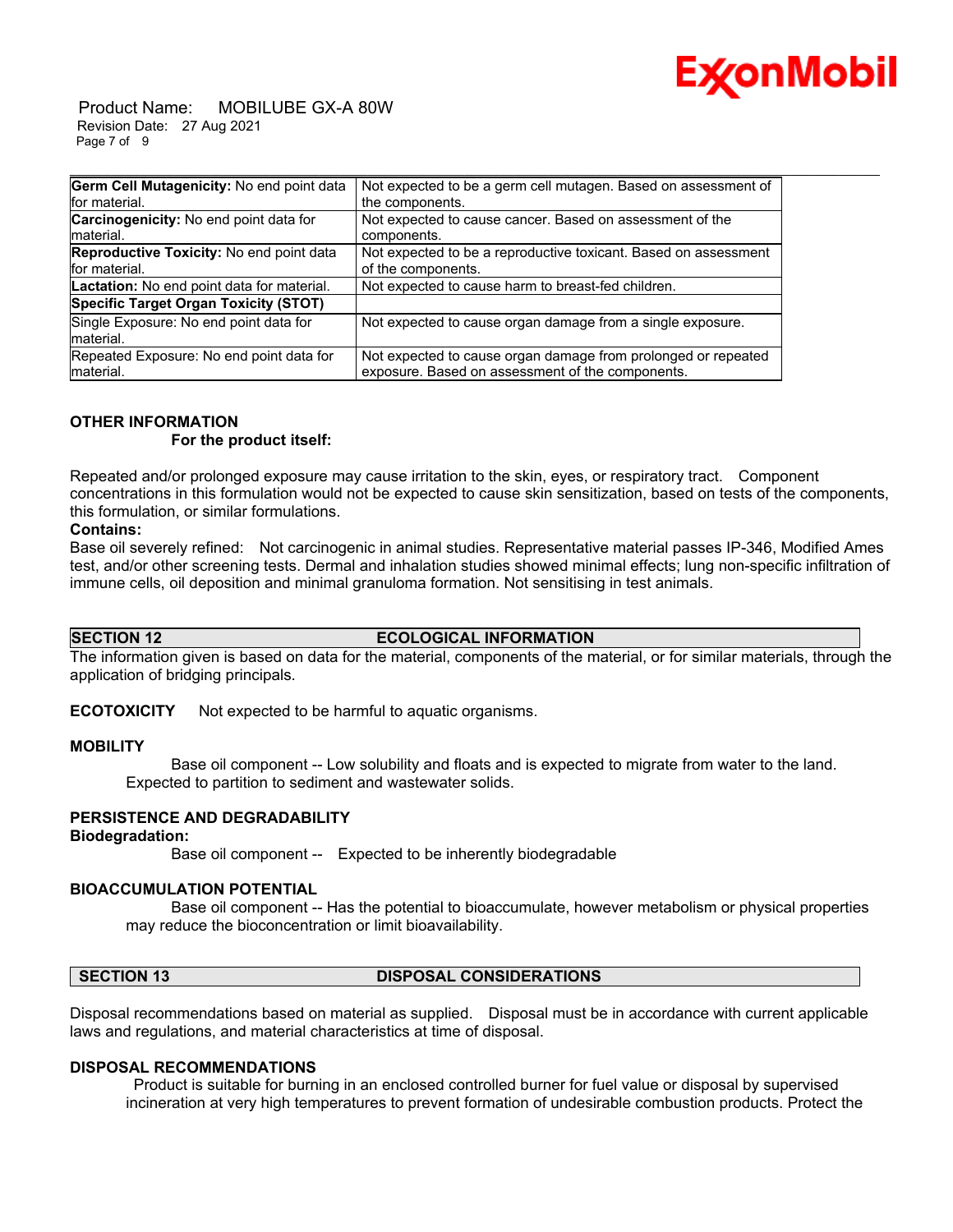

 Product Name: MOBILUBE GX-A 80W Revision Date: 27 Aug 2021 Page 8 of 9

> environment. Dispose of used oil at designated sites. Minimize skin contact. Do not mix used oils with solvents, brake fluids or coolants.

**Empty Container Warning** Empty Container Warning (where applicable): Empty containers may contain residue and can be dangerous. Do not attempt to refill or clean containers without proper instructions. Empty drums should be completely drained and safely stored until appropriately reconditioned or disposed. Empty containers should be taken for recycling, recovery, or disposal through suitably qualified or licensed contractor and in accordance with governmental regulations. DO NOT PRESSURISE, CUT, WELD, BRAZE, SOLDER, DRILL, GRIND, OR EXPOSE SUCH CONTAINERS TO HEAT, FLAME, SPARKS, STATIC ELECTRICITY, OR OTHER SOURCES OF IGNITION. THEY MAY EXPLODE AND CAUSE INJURY OR DEATH.

\_\_\_\_\_\_\_\_\_\_\_\_\_\_\_\_\_\_\_\_\_\_\_\_\_\_\_\_\_\_\_\_\_\_\_\_\_\_\_\_\_\_\_\_\_\_\_\_\_\_\_\_\_\_\_\_\_\_\_\_\_\_\_\_\_\_\_\_\_\_\_\_\_\_\_\_\_\_\_\_\_\_\_\_\_\_\_\_\_\_\_\_\_\_\_\_\_\_\_\_\_\_\_\_\_\_\_\_\_\_\_\_\_\_\_\_\_

| <b>TRANSPORT INFORMATION</b><br><b>SECTION 14</b> |
|---------------------------------------------------|
|---------------------------------------------------|

**LAND (ADR/RID):** Not Regulated for Land Transport

**SEA (IMDG):** Not Regulated for Sea Transport according to IMDG-Code

**Marine Pollutant:** No

**AIR (IATA):** Not Regulated for Air Transport

**SECTION 15 REGULATORY INFORMATION**

**This material is not considered hazardous according to the Classification of Chemicals based on Globally Harmonized System of Classification and Labelling of Chemicals (GHS).**

#### **REGULATORY STATUS AND APPLICABLE LAWS AND REGULATIONS**

**Listed or exempt from listing/notification on the following chemical inventories :** AIIC, DSL, ENCS, IECSC, KECI, PICCS, TSCA

#### **SECTION 16 OTHER INFORMATION**

**N/D = Not determined, N/A = Not applicable**

**KEY TO THE H-CODES CONTAINED IN SECTION 3 OF THIS DOCUMENT (for information only):**

H227: Combustible liquid; Flammable Liquid, Cat 4

H302: Harmful if swallowed; Acute Tox Oral, Cat 4

H304: May be fatal if swallowed and enters airways; Aspiration, Cat 1

H314(1B): Causes severe skin burns and eye damage; Skin Corr/Irritation, Cat 1B

H317: May cause allergic skin reaction; Skin Sensitisation, Cat 1

H318: Causes serious eye damage; Serious Eye Damage/Irr, Cat 1

H335: May cause respiratory irritation; Target Organ Single, Resp Irr

H373: May cause damage to organs through prolonged or repeated exposure; Target Organ, Repeated, Cat 2

H400: Very toxic to aquatic life; Acute Env Tox, Cat 1

H401: Toxic to aquatic life; Acute Env Tox, Cat 2

H410: Very toxic to aquatic life with long lasting effects; Chronic Env Tox, Cat 1

H411: Toxic to aquatic life with long lasting effects; Chronic Env Tox, Cat 2